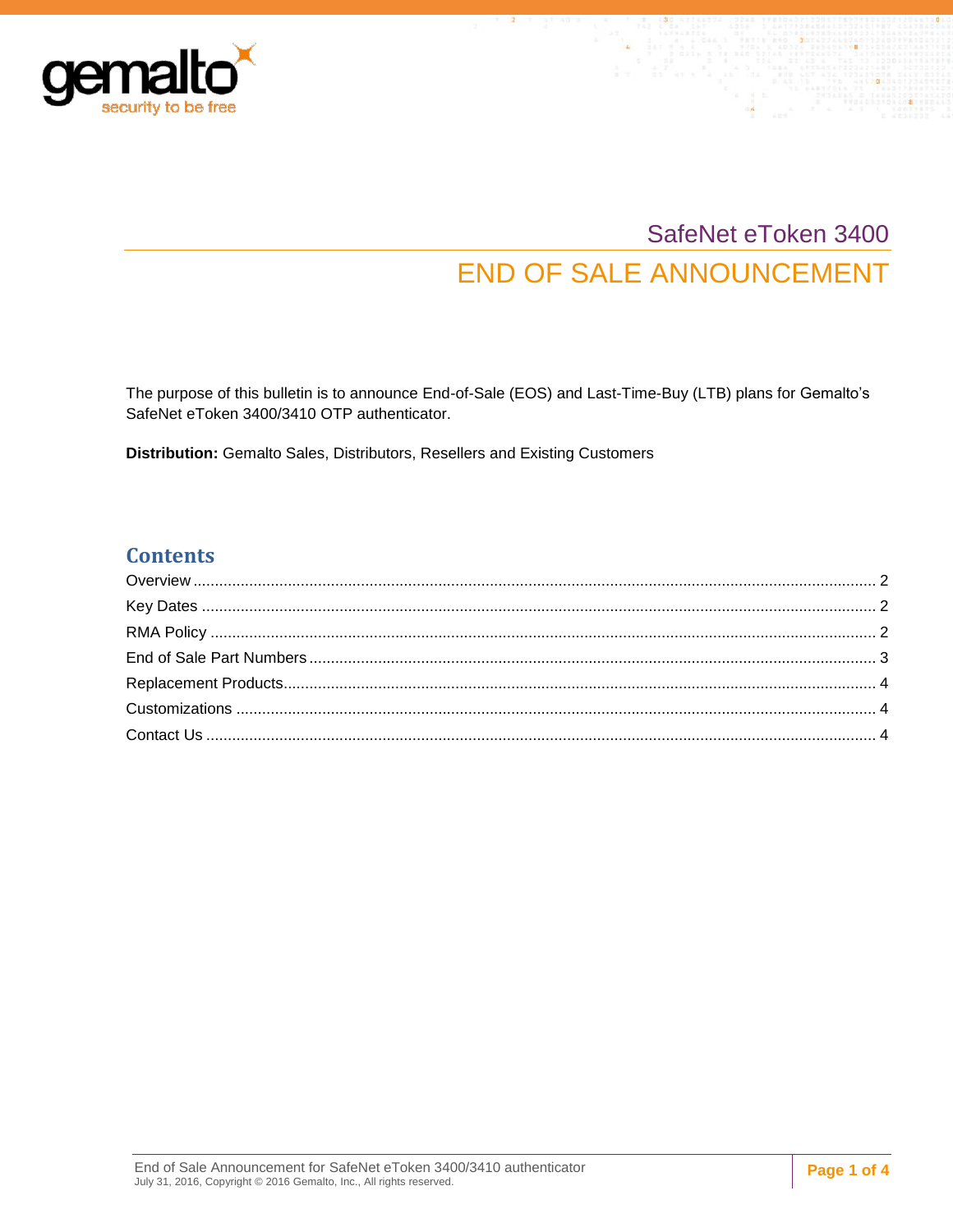

#### <span id="page-1-0"></span>**Overview**

The purpose of this bulletin is to announce End-of-Sale (EOS) and Last-Time-Buy (LTB) plans for the SafeNet eToken 3400/3410 OTP authenticator.

Gemalto is committed to providing our customers with the most advanced authentication technologies. As part of our ongoing investments in our product portfolio, Gemalto will transition the products listed above to the replacement products outlined in this document and detailed in the "Replacement Products" section.

Gemalto has developed a plan to ensure current customers a smooth transition in upgrading to the latest available Gemalto technology. If you have questions about this transition that are not addressed in this document, please contact your local account manager for more information.

## <span id="page-1-1"></span>**Key Dates**

The following are key dates in the End of Sale process:

| <b>Milestone</b>    | <b>Date</b>       | <b>Comment</b> |
|---------------------|-------------------|----------------|
| LAST-TIME-BUY (LTB) | December 30, 2016 |                |
| END-OF-SALES (EOS)  | December 31, 2016 |                |
| END-OF-LIFE (EOL)   | December 31, 2017 |                |

#### <span id="page-1-2"></span>**RMA Policy**

RMA & hardware replacements after the Last-Time-Buy (LTB) will be with replacement product. RMAs for products under warranty will be offered only if components are reasonably available. Hardware replacements where deemed appropriate after the Last-Time-Buy (LTB) will be with replacement products. Gemalto will continue to provide email support to the extent reasonably practicable without providing product releases and quality updates, and Gemalto provides no guarantee that a problem with the said product can or will be resolved. Gemalto will not guarantee Failure Analysis (FA) and Corrective Action (CA) reports on these products. Gemalto will review each unit returned on a case by case basis and determine what type of FA / CA is justified given the age and condition of the product.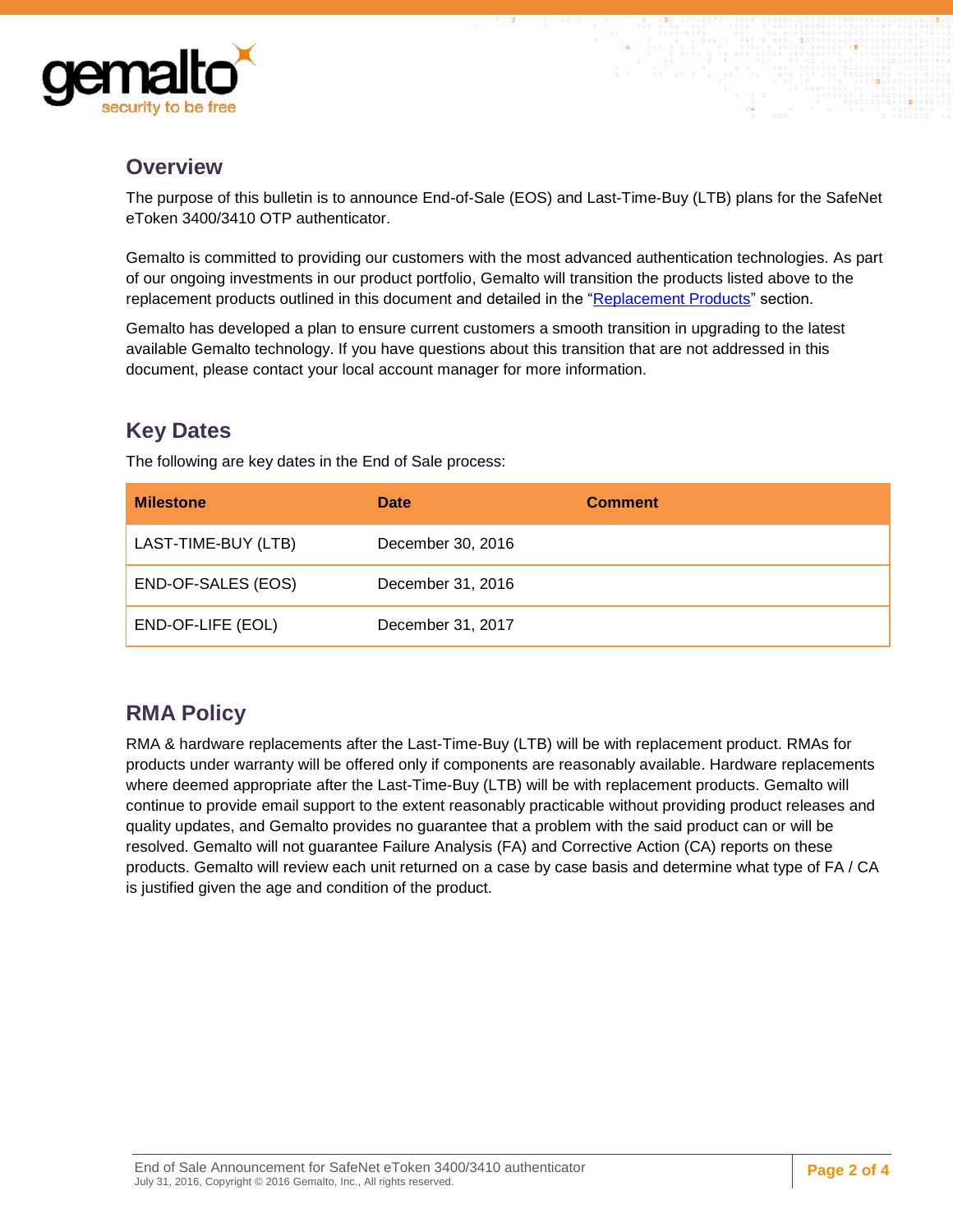

### <span id="page-2-0"></span>**End of Sale Part Numbers**

A full list of end of sale part numbers is listed below.

| 909-000220-001                     | eToken 3400 - customized item                                                                 |
|------------------------------------|-----------------------------------------------------------------------------------------------|
| 909-000221-001                     | eToken 3400 - customized item                                                                 |
| 909-000256-001                     | ETOKEN, BUNDLE, SAFENET 3400 (EVENT), FOR SAS, WHITE, MIFARE 4K                               |
| 909-000257-001                     | ETOKEN, SAFENET 3400 (OTP ON CARD, EVENT), PLUG, WHITE, MIFARE 4K                             |
| 909-000292-001                     | eToken 3400 - customized item                                                                 |
| 909-000293-001                     | eToken 3400 - customized item                                                                 |
| 909-000396-001                     | eToken 3400 - customized item                                                                 |
| 909-000397-001                     | eToken 3400 - customized item                                                                 |
| 909-020737-002                     | ETOKEN, SAFENET 3400 (OTP ON CARD, EVENT), PLUG, SAFENET AW                                   |
| 909-022281-002                     | ETOKEN, BUNDLE, SAFENET 3400 (EVENT), DEFAULT                                                 |
| 909-022566-002                     | ETOKEN, BUNDLE, SAFENET 3400 (EVENT), RMA                                                     |
| 909-022947-002                     | eToken 3400 - customized item                                                                 |
| 909-022948-002                     | eToken 3400 - customized item                                                                 |
| 909-023094-002                     | ETOKEN, PACK, STARTER, SAFENET 3400 (EVENT), 5 TOKENS                                         |
| 909-023094-502                     | ETOKEN, PACK, STARTER, SAFENET 3400 (EVENT), 5 TOKENS                                         |
| 909-023507-002                     | ETOKEN, SAFENET 3400 (OTP ON CARD, EVENT), PLUG, SAFENET AW, SC CHIP, PROGRAMMED              |
| 909-023544-002                     | ETOKEN, BUNDLE, SAFENET 3400 (EVENT), FOR SAM, SC CHIP                                        |
| 909-023545-002                     | ETOKEN, BUNDLE, SAFENET 3400 (EVENT), FOR SAM, SC CHIP, RMA                                   |
| 909-023642-002                     | ETOKEN, BUNDLE, SAFENET 3400 (EVENT), FOR SAM, BLANK, ISOPROX II (125KHz), SN (DEC)           |
| 909-023643-002                     | ETOKEN, BUNDLE, SAFENET 3400 (EVENT), FOR SAM, BLANK, ISOPROX II, SN (DEC), RMA               |
| 909-023644-002                     | ETOKEN, SAFENET 3400 (OTP ON CARD, EVENT), PLUG, WHITE, HID ISOPROX II (125KHz), SN (DEC)     |
| 909-023674-002                     | eToken 3400 - customized item                                                                 |
| 909-023675-002                     | eToken 3400 - customized item                                                                 |
| 909-023676-002                     | eToken 3400 - customized item                                                                 |
| 909-023677-002                     | eToken 3400 - customized item                                                                 |
| 955-000078-001                     | TOKEN, SAFENET 3400, SAS-CLOUD, EVENT, CAPEX                                                  |
| 955-000168-001                     | TOKEN, ETOKEN 3400 EVENT, SAS SPE/PCE, CAPEX                                                  |
| 955-000169-001                     | TOKEN, ETOKEN 3400 EVENT, SAS SPE/PCE, OPEX                                                   |
| 955-000079-001<br>909-023674-002   | TOKEN, BUNDLE, SAFENET 3400, EVENT, SAS-CLOUD, OPEX                                           |
| (SmartDisplayer)                   | eToken 3400 - customized item                                                                 |
| 909-023507-002<br>(SmartDisplayer) | eToken, SafeNet 3400 (OTP on Card, Event), Plug, SafeNet artwork, + SC Chip                   |
| 909-000257-001<br>(SmartDisplayer) | CONBOCARD, ETOKEN, SAFENET 3400 (OTP ON CARD, EVENT), PLUG, WHITE, MIFARE 4K, W/O SMARTMODULE |
| 909-023447-002                     | ETOKEN, SAFENET 3410 (OTP ON CARD, TIME), PLUG, SAFENET AW                                    |
| 909-023448-002                     | ETOKEN, PACK, STARTER, OTP, SAFENET 3410 (TIME), 5 TOKENS                                     |
| 909-023448-502                     | ETOKEN, PACK, STARTER, OTP, SAFENET 3410 (TIME), 5 TOKENS                                     |
| 909-023508-002                     | ETOKEN, SAFENET 3410 (OTP ON CARD, TIME), PLUG, SAFENET AW, SC CHIP, PROGRAMMED               |
| 909-023539-002                     | ETOKEN, BUNDLE, SAFENET 3410 (TIME)                                                           |
| 909-023540-002                     | ETOKEN, BUNDLE, SAFENET 3410 (TIME), RMA                                                      |
| 909-023541-002                     | ETOKEN, BUNDLE, SAFENET 3410 (TIME), SC CHIP                                                  |
| 909-023542-002<br>909-023508-002   | ETOKEN, BUNDLE, SAFENET 3410 (TIME), FOR SAM, SC CHIP, RMA                                    |
| (SmartDisplayer)                   | eToken, SafeNet 3410 (OTP on Card, Time), Plug, SafeNet artwork, + SC Chip                    |